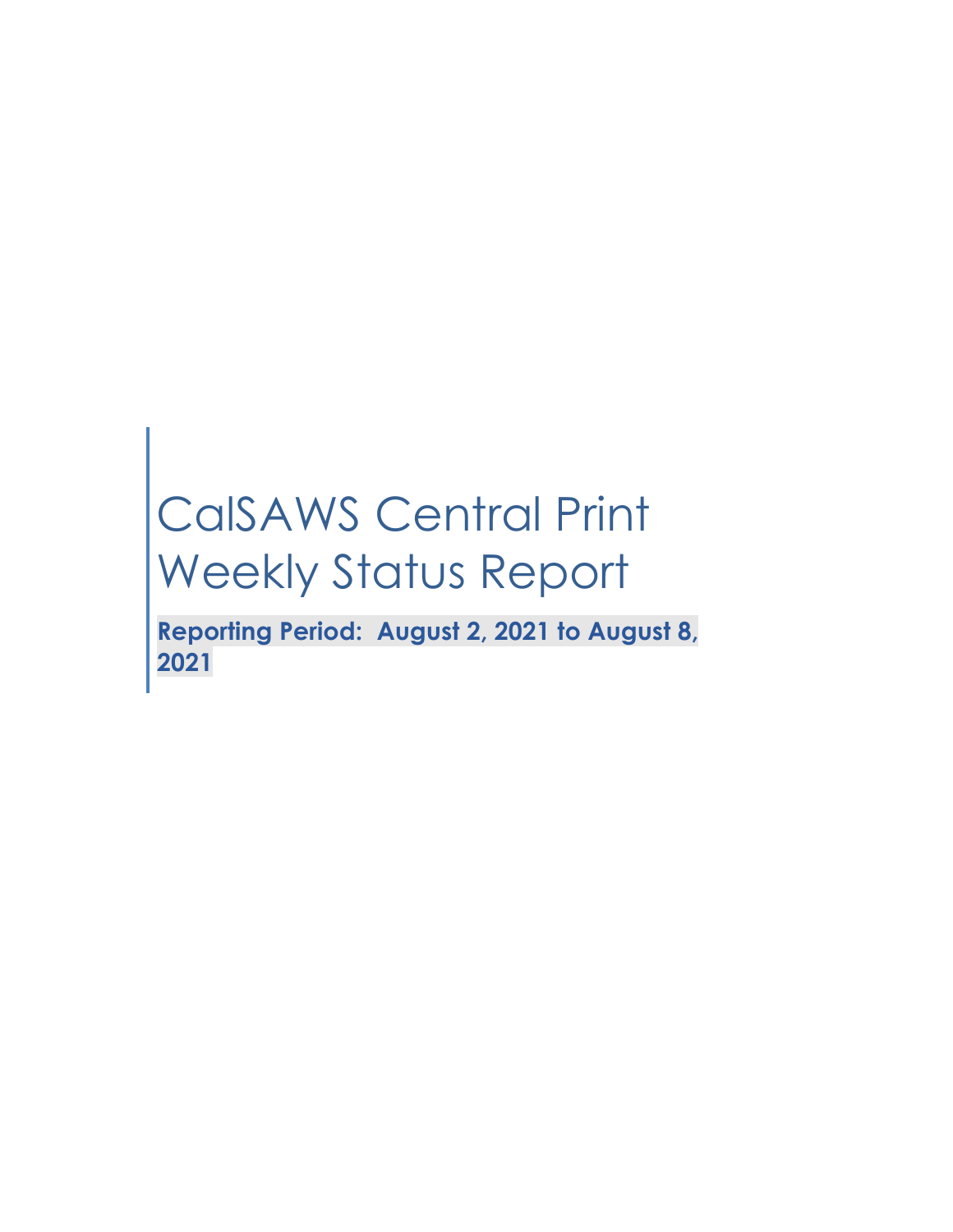Weekly Status Report, August 9, 2021 Period: August 2, 2021 to August 8, 2021

# **Table of Contents**

| 1.1 |  |
|-----|--|
| 1.2 |  |
| 1.3 |  |
| 1.4 |  |
| 1.5 |  |
| 1.6 |  |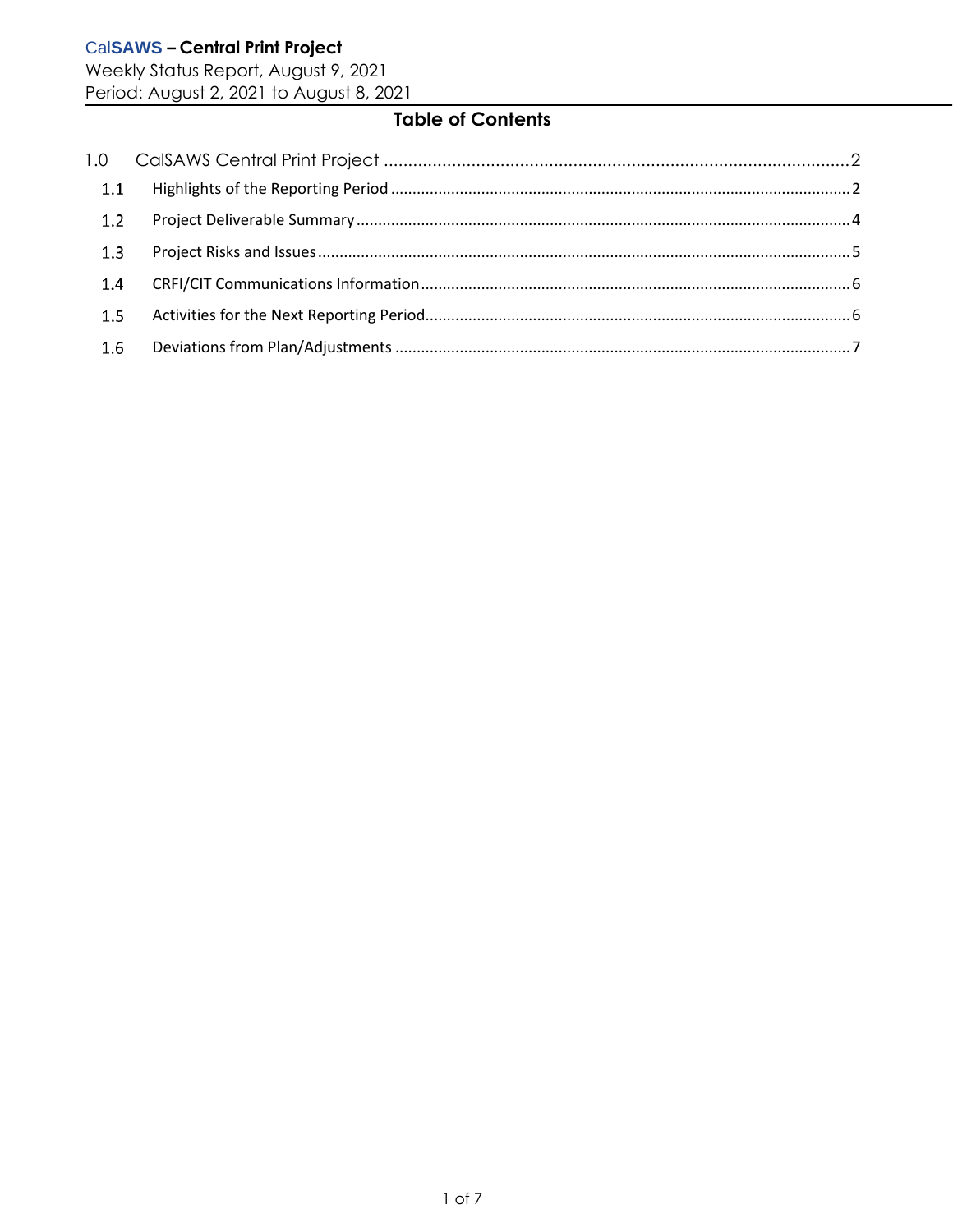Weekly Status Report, August 9, 2021 Period: August 2, 2021 to August 8, 2021

# <span id="page-2-0"></span>**1.0 CalSAWS Central Print Project**

#### <span id="page-2-1"></span> $1.1$ **Highlights of the Reporting Period**

## **Project Management**

- ► Continued updates to project work plan.
- ► Submitted Monthly Status Report July 2021.

# **Project Gantt**



## **Requirements Verification**

► Continued updates to RTM based on information from the Requirements Verification meetings.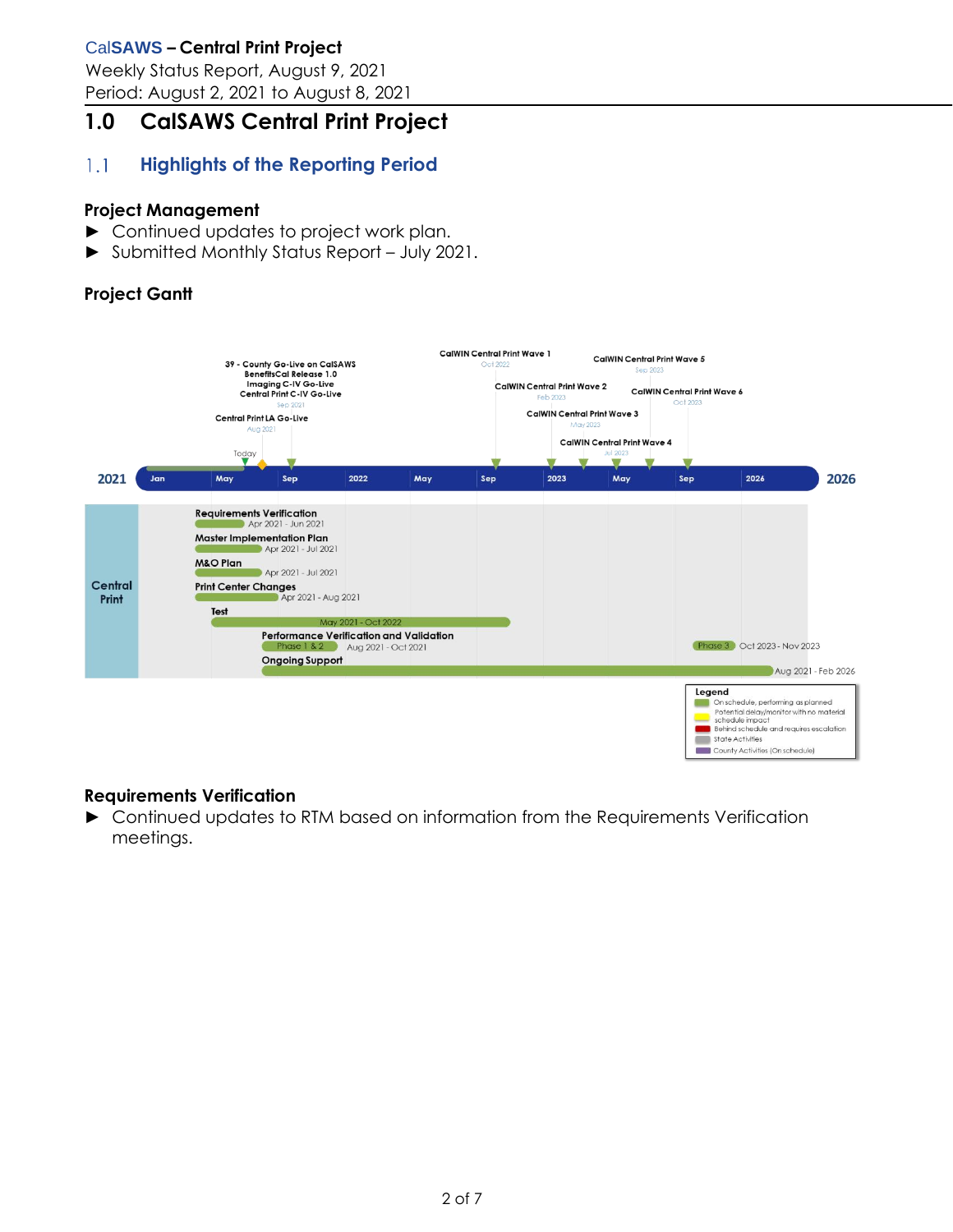#### Weekly Status Report, August 9, 2021 Period: August 2, 2021 to August 8, 2021



## **Master Implementation Plan**

- ► Continued work on materials inventory management.
- ► Participated in Implementation Readiness and Greenlight preparation meetings.
- ► Scheduled site visits for the three Central Print facilities.
- ► Obtained quotes and placed orders for non-standard paper stock for Los Angeles County.
- ► Provided draft of Phase 1 (Los Angeles) Greenlight presentation for Consortium review.

#### **Changes to Existing Print Centers**

- ► Continued meetings with Rancho Print Center staff to review requirements and changes.
- ► Completed implementation of the third replacement printer.

## **Establishment of the SoCal Print Center**

 $\blacktriangleright$  N/A

## **Interface and File Considerations with CalSAWS**

- ► Continued discussions on transmission of a production size file.
- ► CalSAWS transmitted the July 20<sup>th</sup> (10-day cutoff) production files (69 files) the evening of August 6<sup>th</sup>.

#### **Fulfillment Platform Configuration**

► Continued drafting materials for the Central Print Portal webinar.

#### **Maintenance and Operations Plan**

- ► Participated in Los Angeles County Central Print Reports meeting.
- ► Submitted draft of OWD SSP for Consortium Review.

#### **Comprehensive Testing**

► Submitted draft of OWD – Test Cases for Consortium review.

#### **Project Action Items – Overdue**

► This table lists overdue action items, including the owner and due date.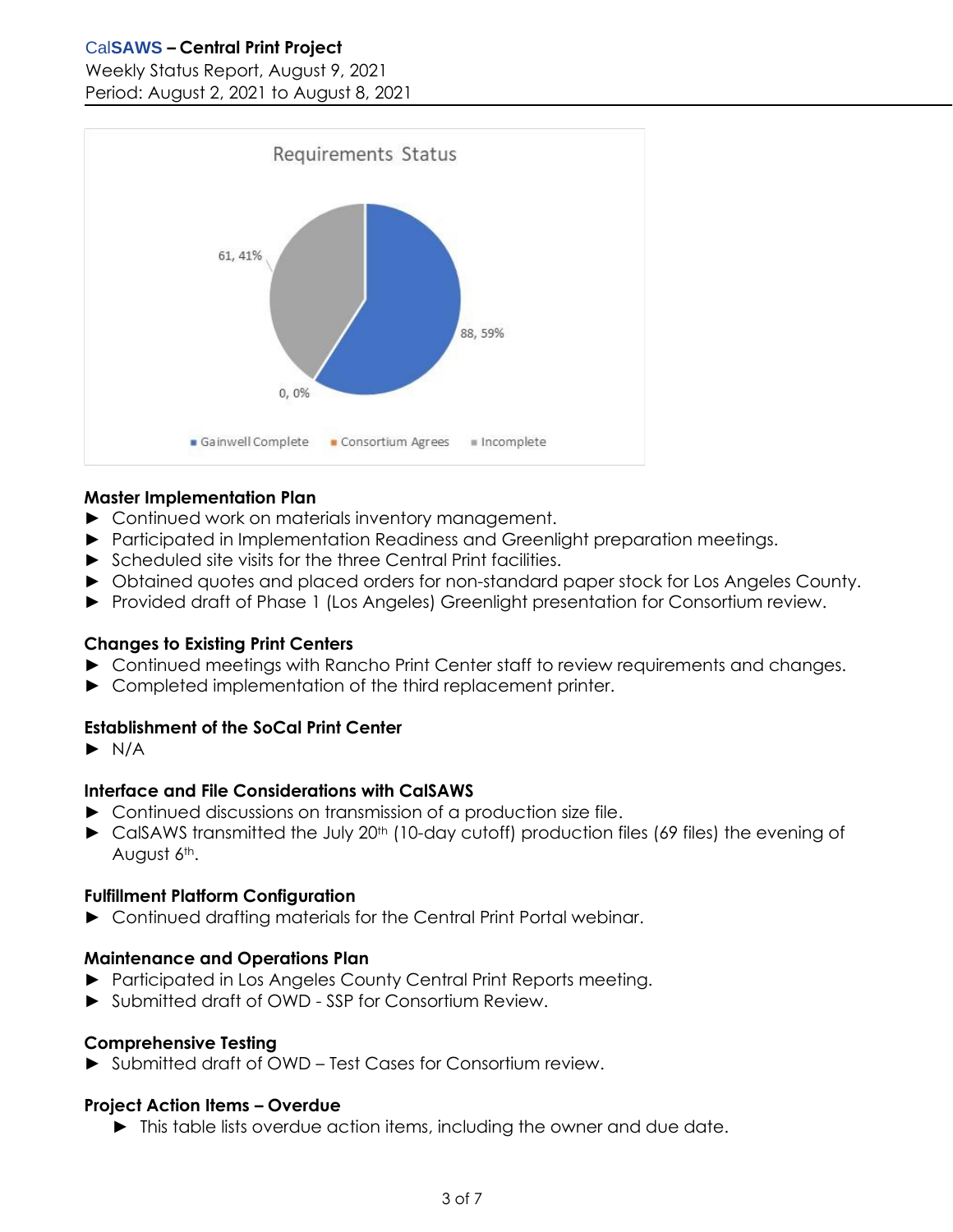Weekly Status Report, August 9, 2021 Period: August 2, 2021 to August 8, 2021

| ID          | <b>Description</b>       | <b>Owner</b> | Due Date |
|-------------|--------------------------|--------------|----------|
| <b>None</b> | No overdue actions items |              |          |

**Table 1.1-8 – Overdue Action Items**

#### <span id="page-4-0"></span>**Project Deliverable Summary**  $1.2$

Deliverable Activity is summarized within the tables below. Note that only the initial submission of the Monthly Status Report is listed in the table below. Each remaining Monthly Status Report will be submitted as an FDEL only per the date in the approved FDED and is not included in the list below.

## **Deliverable Status by Submission**

|                  |                                 |             |             | Complete    |             | Coming Soon  |
|------------------|---------------------------------|-------------|-------------|-------------|-------------|--------------|
| <b>DEL</b><br>ID | <b>Deliverable Name</b>         | <b>DDED</b> | <b>FDED</b> | <b>DDEL</b> | <b>FDEL</b> | <b>Final</b> |
| 01               | Monthly Status Report - March   | 4/29/21     | 5/24/21     | 5/28/21     | 6/7/21      | 6/8/21       |
| 02               | Master Implementation Plan      | 4/29/21     | 5/24/21     | 5/28/21     | 6/11/21     | 6/28/21      |
| 03               | Maintenance and Operations Plan | 4/29/21     | 5/24/21     | 6/10/21     | 6/23/21     | 7/6/21       |
| 04               | <b>Final Acceptance Report</b>  | 5/12/21     | 5/21/21     | 11/21/23    | 12/6/23     | 12/12/23     |

# **Table 1.2-1 – Deliverable Status for Current Reporting Period**

## **Overall Deliverable Status**

| DEL # | <b>DELIVERABLE NAME</b>               | <b>STATUS</b> | <b>Next Deadline</b>                                                                                                                                                        |
|-------|---------------------------------------|---------------|-----------------------------------------------------------------------------------------------------------------------------------------------------------------------------|
| 01    | Monthly Status Report - March<br>2021 | Completed     | Each remaining Monthly Status<br>Report will be submitted as an FDEL<br>only per the date in the approved<br>FDED and are not listed here. Any<br>exceptions will be noted. |
| 02    | Master Implementation Plan            | Completed     | Received WAC approvals on 7/9/21.                                                                                                                                           |
| 03    | Maintenance and Operations<br>Plan    | Completed     | Received WAC approvals on<br>7/9/2021.                                                                                                                                      |
| 04    | <b>Final Acceptance</b>               | On-track      | DDEL submission due 11/21/23                                                                                                                                                |

# **Table 1.2-2 – Upcoming Deliverable Deadlines**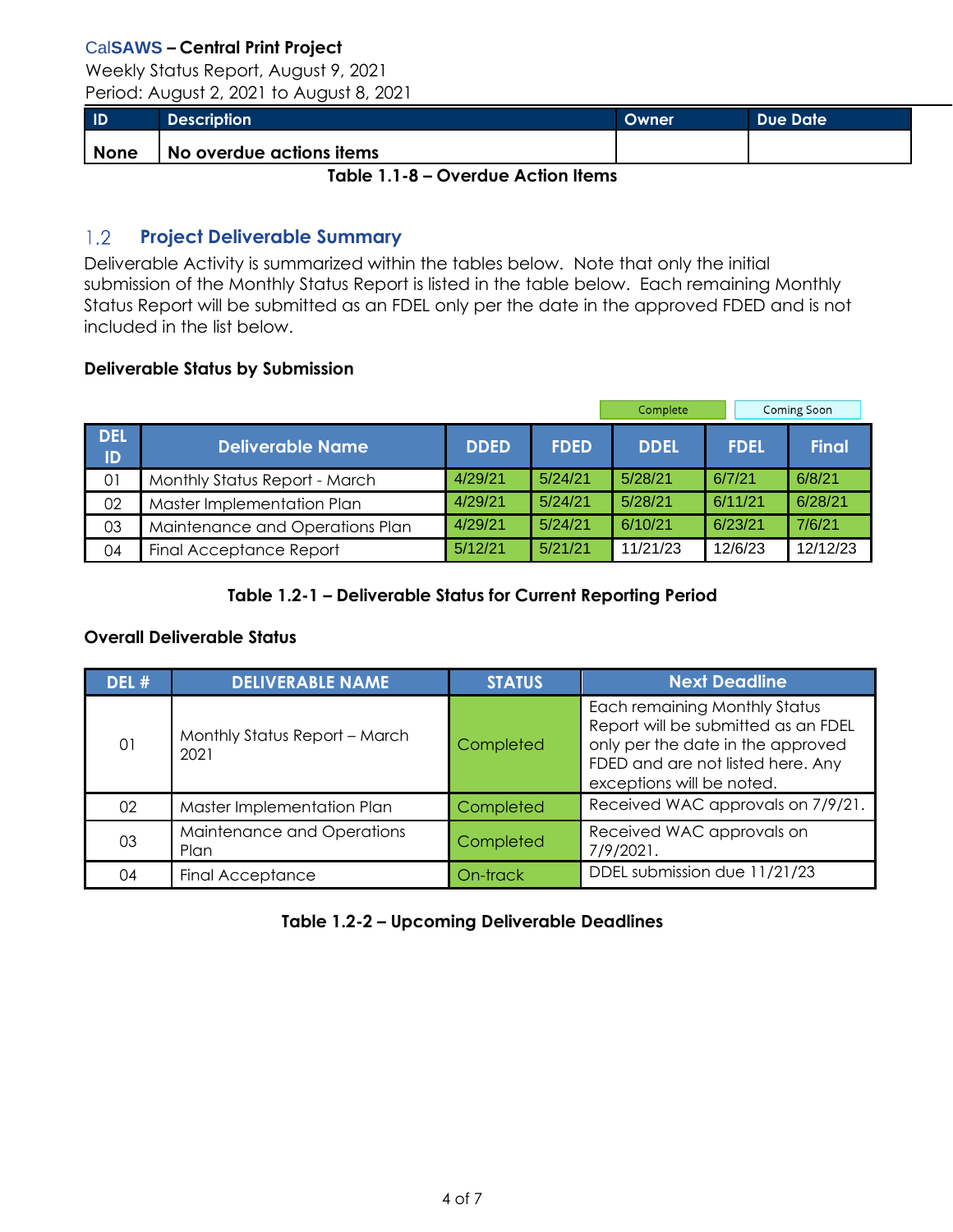Weekly Status Report, August 9, 2021 Period: August 2, 2021 to August 8, 2021

## <span id="page-5-0"></span>**Project Risks and Issues**

| ID  | <b>Title</b>                                                                                       | <b>Details</b>                                                                                                                                                                                                                                                                                                                                                                                                                                                                                                                                                                                                                                                 | <b>Status</b> | <b>Impact</b> | <b>Severity</b> | <b>Date</b><br><b>Logged</b> |
|-----|----------------------------------------------------------------------------------------------------|----------------------------------------------------------------------------------------------------------------------------------------------------------------------------------------------------------------------------------------------------------------------------------------------------------------------------------------------------------------------------------------------------------------------------------------------------------------------------------------------------------------------------------------------------------------------------------------------------------------------------------------------------------------|---------------|---------------|-----------------|------------------------------|
| 242 | <b>Central Print Insertion</b><br><b>Barcode Placement</b><br>& Margin Formatting<br>Inconsistency | Recommended clearance<br>for insertion bar codes is 1/4<br>of white space around the<br>bar code. The white space<br>is designed to increase the<br>accuracy of the bar code<br>scan, reducing insertion<br>errors or stoppages. The<br>sample test file provided<br>included pages with no<br>clearance and on some<br>forms, the bar code was<br>overwritten by text or<br>borders. Obtaining the<br>recommended $\frac{1}{4}$ inch of<br>white space would result in<br>changes to the CalSAWS<br>correspondence templates<br>and would not be feasible<br>prior to the planned go live<br>for Los Angeles (August<br>2021) and C-IV (September<br>$2021$ . | Open          | 3             | Medium          | 4/9/21                       |

The following chart shows the number of risks currently open and previously closed, if applicable.



The following chart shows the number of issues currently open and previously closed, if applicable.

► Not applicable – No open or closed issues as of this status reporting period.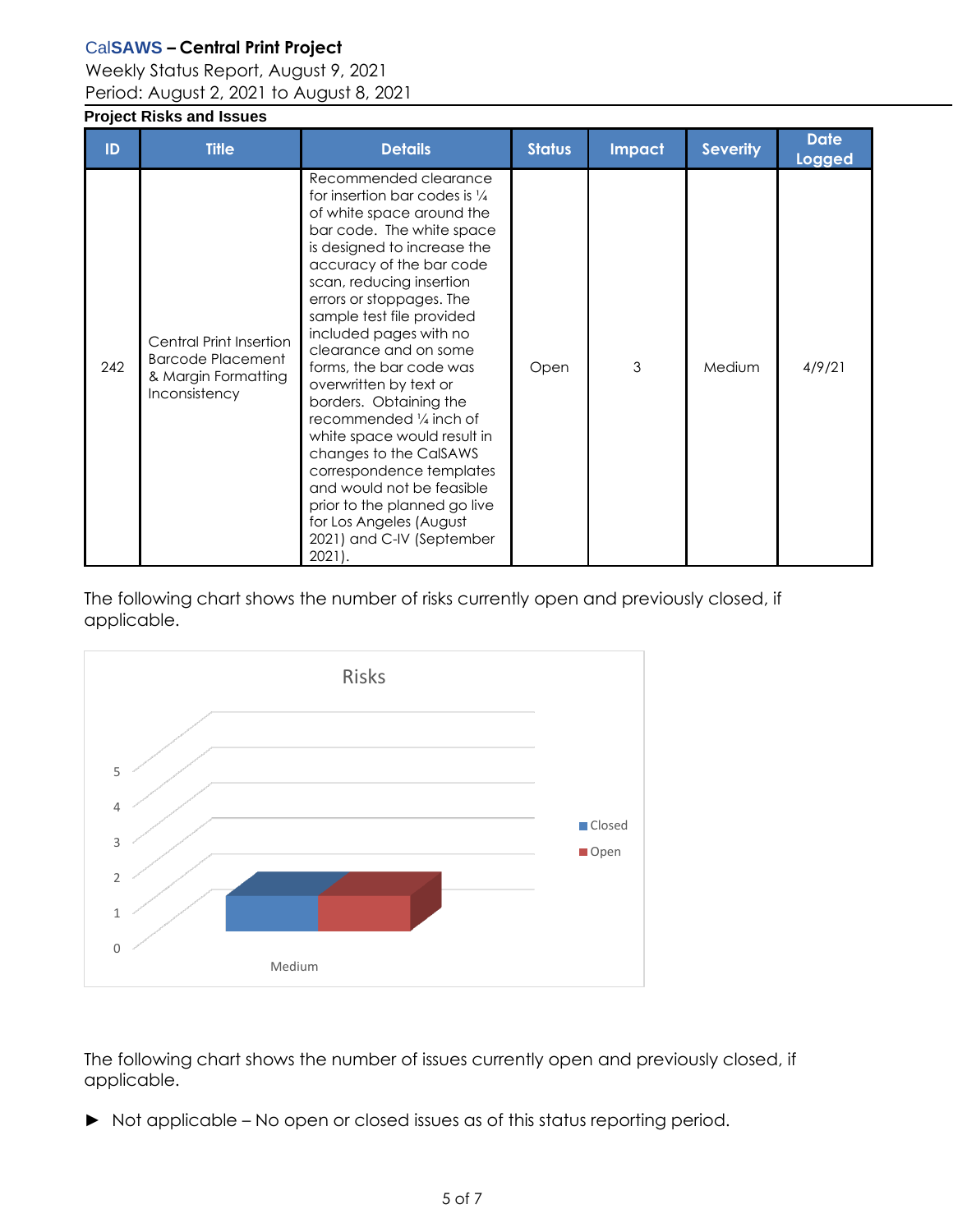Weekly Status Report, August 9, 2021 Period: August 2, 2021 to August 8, 2021

#### <span id="page-6-0"></span> $1.3$ **CRFI/CIT Communications Information**

The following table outlines CalSAWS Information Transmittals (CITs) sent for the reporting period.

There was one CalSAWS Information Transmittals (CITs).

| <b>CIT ID</b>       |                          | <b>Subject</b><br>Category    |                | <b>Distribution Date</b> |  |  |
|---------------------|--------------------------|-------------------------------|----------------|--------------------------|--|--|
|                     | 0181-21   LA/C-IV County | Central Print Postage Process | Correspondence | 7/19/21                  |  |  |
| Table $1.4 - 1 - C$ |                          |                               |                |                          |  |  |

There was one CalSAWS Requests for Information (CRFIs).

| <b>CRFI ID</b> |                | Subiect                      | Distribution <sup>1</sup><br>Date | <b>Status</b> | <b>Response Due</b><br>'Date |
|----------------|----------------|------------------------------|-----------------------------------|---------------|------------------------------|
| $21 - 041$     | LA/C-IV County | Central Print Correspondence | 7/14/21                           | Jpen          | 7/23/21                      |

**Table 1.4-2 – CRFIs**

#### <span id="page-6-1"></span>**Activities for the Next Reporting Period**  $1.4$

#### **Project Management**

- ► Continue updates to project work plan.
- ► Coordinate attendance at remaining region meetings to provide County information.

#### **Requirements Verification**

► Complete updates to RTM.

#### **Master Implementation Plan**

- ► Continue work on materials inventory management.
- ► Continue meetings on Performance Report format.
- ► Complete site visits for the Sacramento Print Facility and Rancho Print Facility.
- ► Receive Los Angeles DPSS postage funds.

## **Changes to Existing Print Centers**

► Prepare for inserter upgrades.

# **Establishment of the SoCal Print Center**

 $\blacktriangleright$  N/A

# **Interface and File Considerations with CalSAWS**

► Verify receipt of production files for testing.

# **Fulfillment Platform Configuration**

► Continue coordination on a Central Print Portal demonstration.

# **Maintenance and Operations Plan**

 $\blacktriangleright$  N/A